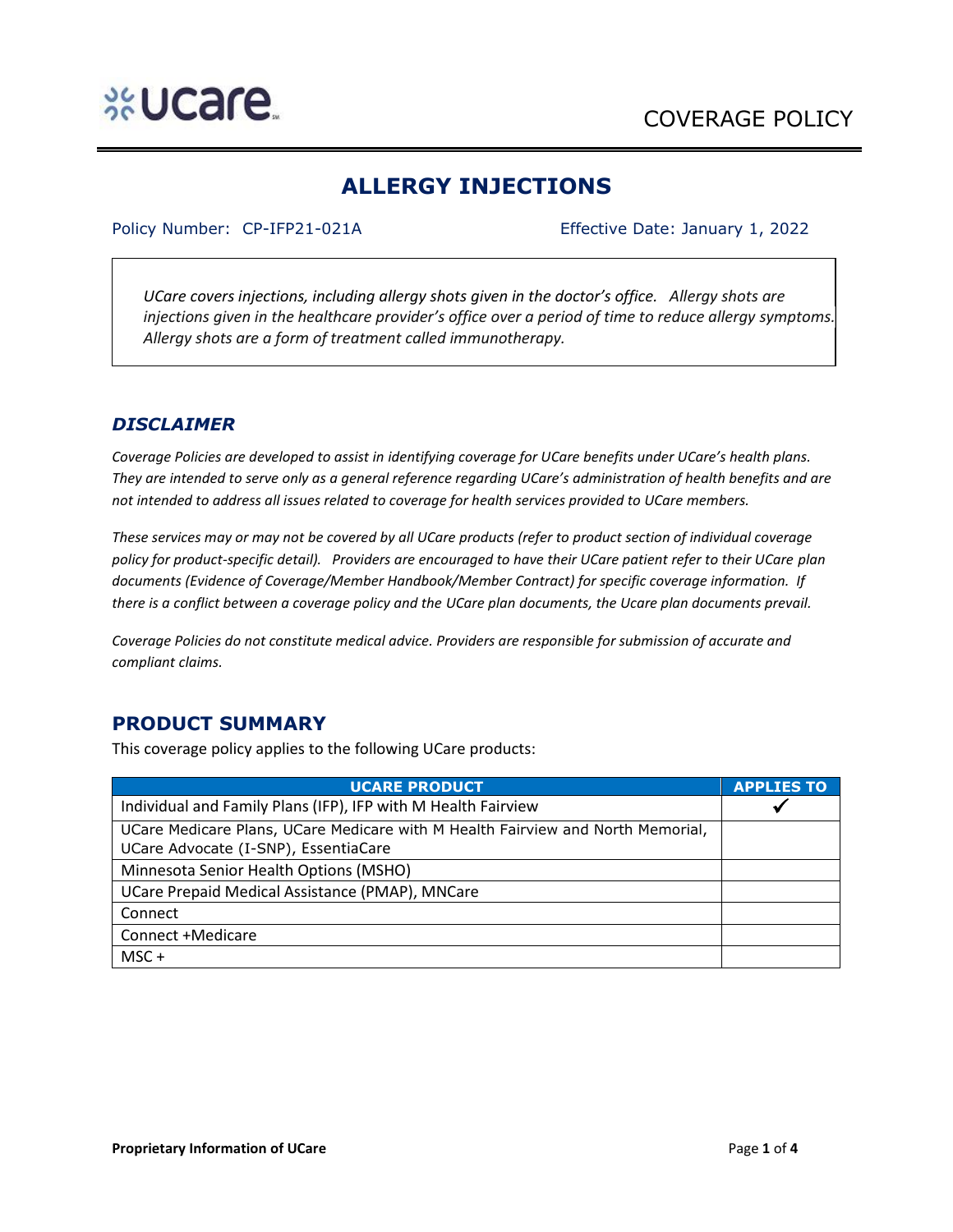# **Benefit Category: INJECTIONS; OFFICE VISITS PRIMARY, SPECIALIST**

- Some services or drugs received during an office visit may be covered under another benefit in member contract (e.g., diagnostic tests, imaging, and **injections**).
- The most appropriate benefit and member cost share will apply for each service received during an office visit.

### **Definitions or Summary**

**Allergy-**An immune response to a foreign antigen that results in inflammation and organ dysfunction. Allergies range from annoying to life-threatening. They include systemic anaphylaxis, urticaria, eczematous dermatitis, hay fever, and rhinitis. Allergies can be triggered by inhalation (pollen, dust mites), direct contact (poison ivy), ingestion (drugs, foods), or injection (stinging insects, drugs). Allergic responses may be initiated and sustained by occupational exposure to allergens, and by foods, animals, fungal spores, metals, and rubber products.

**Allergen-** Any substance that causes a hypersensitivity reaction or abnormal immune response. Allergens do not stimulate an immune response in everyone, only in those sensitized to them. Common allergens include inhalants (dusts, pollen), foods (wheat, eggs), drugs (aspirin, serum), infectious agents (e.g., bacteria, viruses), contact (chemicals, animals), and physical agents (heat, cold).

**Antigen-** Any substance capable of eliciting an immune response or of binding with an antibody.

**Immunotherapy-**Individual antigens are used in gradually increasing concentrations to stimulate an immune response, e.g., against particular allergic diseases.

**Oral Immunotherapy (OIT)-** Treatment in which patients consume gradually increasing quantities of the food to which they are allergic in an attempt to induce some level of desensitization.

**Subcutaneous immunotherapy (SCIT)-** Commonly referred to as allergy shots. Given as an injection into the subcutaneous (under the skin) layer in the arm.

**Sublingual immunotherapy** (**SLIT)-** Allergen desensitization in which the antigen is administered in droplet form under the tongue instead of being injected subcutaneously.

**Venom immunotherapy**- Desensitization to stinging bee and wasp allergy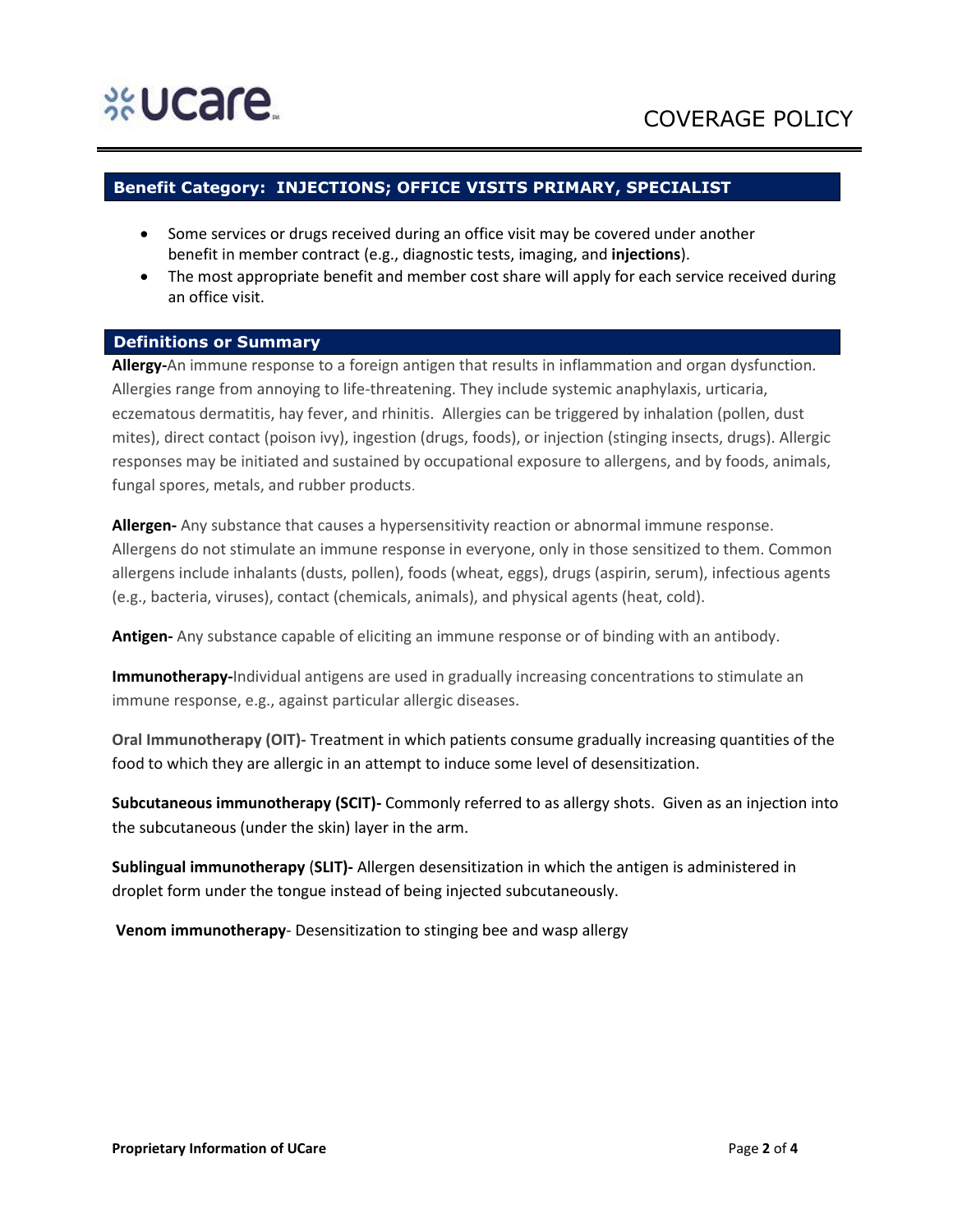# %Ucare

### **How allergy shots work-**

- *Each allergy shot contains a tiny amount of the specific substance or substances, called allergens, that trigger an allergic reaction.*
- *Allergy shots contain just enough allergens to stimulate the immune system, but not enough to cause a full-blown allergic reaction.*
- *Over time, the dose of allergens is increased in the allergy shots which helps the body get used to the allergens (desensitization).*
- *The immune system builds up a tolerance to the allergens, causing allergy symptoms to diminish over time.*

## **Coverage Policy**

### **COVERED**

- Allergy injections received in the healthcare provider's office
- Serum (antigen) used for injection, single or multiple antigens
- Venom Immunotherapy (for stinging insect hypersensitivity)

### **NOT COVERED**

- Sublingual immunotherapy
- Oral immunotherapy (OIT) for food allergies

**CPT/ HCPCS/ICD-10 Codes** *\*Note: If available, codes are listed below for informational purposes only, and do not guarantee member coverage or provider reimbursement. This list may not be all-inclusive.*

| CPT®,<br><b>HCPCS or</b><br><b>ICD-10</b><br><b>CODES</b> | <b>MODIFIER</b> | <b>NARRATIVE DESCRIPTION</b> |
|-----------------------------------------------------------|-----------------|------------------------------|
|                                                           |                 |                              |
|                                                           |                 |                              |
|                                                           |                 |                              |
|                                                           |                 |                              |

\*CPT is a registered trademark of the American Medical Association.

## **Prior Authorization**

**Not required**